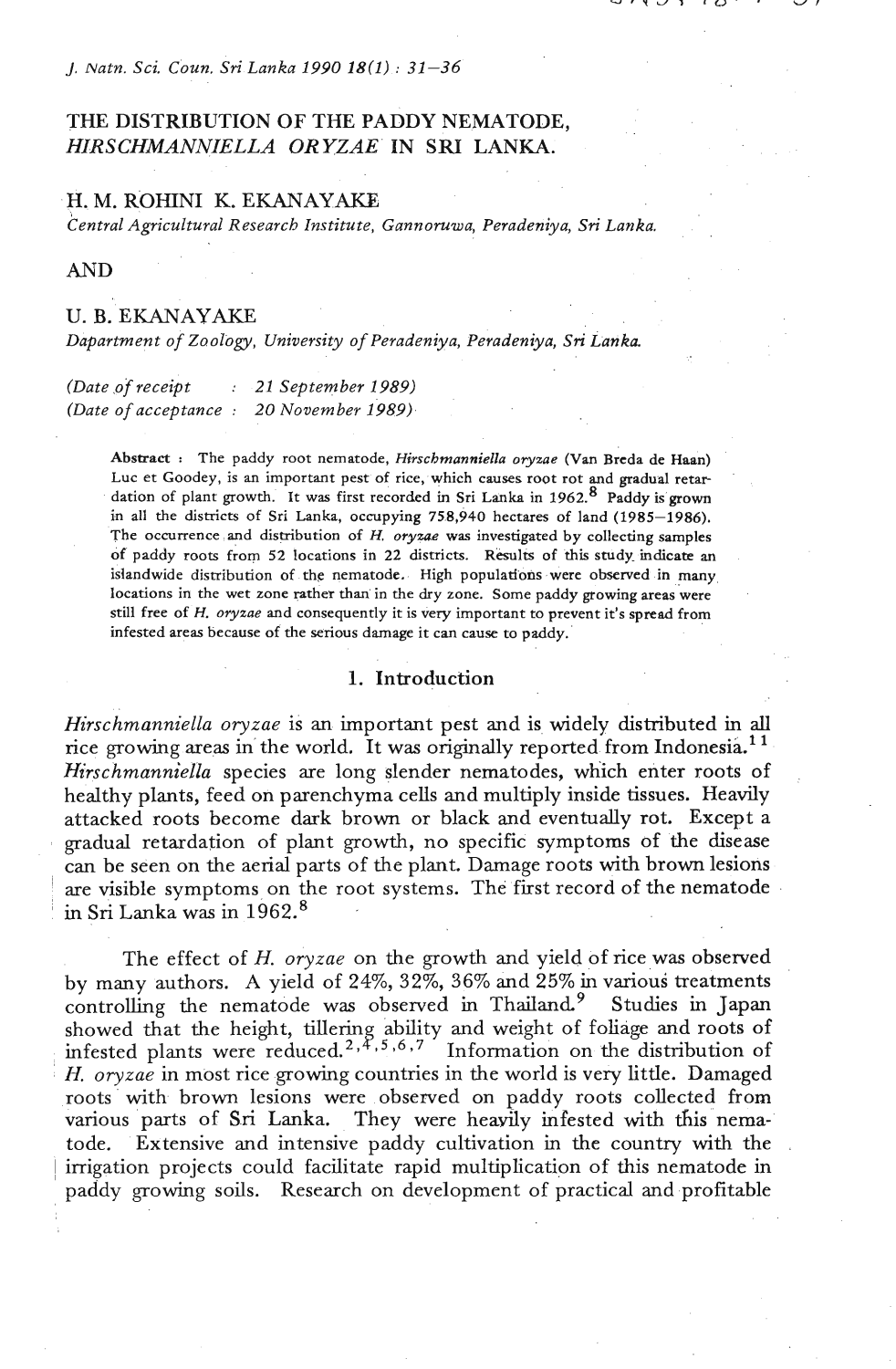method of controlling this nematode will be essential to increase yields. Therefore, this survey was carried out to provide a firm foundation for future studies.

### 2. Materials and Methods

Rice root samples from 52 locations in 22 districts of the country wefe collected. Each sample consisted of 10 plants per location. The sampling was carried out when seedlings were 45 days and 3 months old. One hundred grammes of washed roots selected randomly from 10 plants were stained with acid fucshin and lactoglycerol solution and kept in plastic vials until examination was possible. The stained roots were dissected under a microscope and the number of nematodes were counted.

# 3. Results and Discussion

The occurrence and distribution of *H. oryzae* determined in this study is indicated in Figure 1. Samples were examined from 52 locations in 22 districts. Table 1 indicates the districts, locations, paddy varieties and the number of nematodes observed in 100 **grn** of roots of 45 days and 3 months of age. Considering the number of nematodes 'found in these varieties there was no correlation between the degree of infestation and the varieties.

All the locations in Kegalle, Matale, Matara, Colombo and Kandy districts; Madhu in Mannar; Kalladi in Puttalam; Dummalasooriya in Kurunegala; Chenkaladi in Batticaloa; Iranamadu in Jaffna; Mirigama in Gampaha; Puliyankulam in Vavuniya; Malvattai, Karativu and Amparai in Amparai; Kirinda in Hambantota; and Bentota in Galle district have high counts (< 100 nematodes per 100 gm of roots). Of these locations 13 were situated in wet zone and 10 were in the dry and intermediate zones. Root systems of plants examined in these areas were found damaged with brown lesions.

Low populations of the nematode were observed in samples examined from Batapola in Galle; Ratnapura, Pothupitiya, Thiruwanketiya and Kuruwita in Ratnapura; Paranthan, Kilinochchi, Vellankulam and Mankulam in Jaffna; Madukanda in Vavuniya; Inginiyagala in Hambantota; Matugama in Kalutara; Hingurakgoda in Polonnaruwa; Mahailluppallama in Anuradhapura and Bibile in Moneragala districts. Of these locations 15 sites were located **in** the dry and intermediate zones and only six were located in wet zone.

In some areas the very low degree of infestation indicates that infection is in it's early stages. Certain places are still free from infestation. Ahungalle in Galle; Pelrnadulla in Ratnapura; Mullaittivu in Mullaittivu; Vavuniya and Omantai in Vavuniya; Nilaveli in Trincomalee and Bandaragama and Panadura in Kalutara districts are the places, which were free from infestation.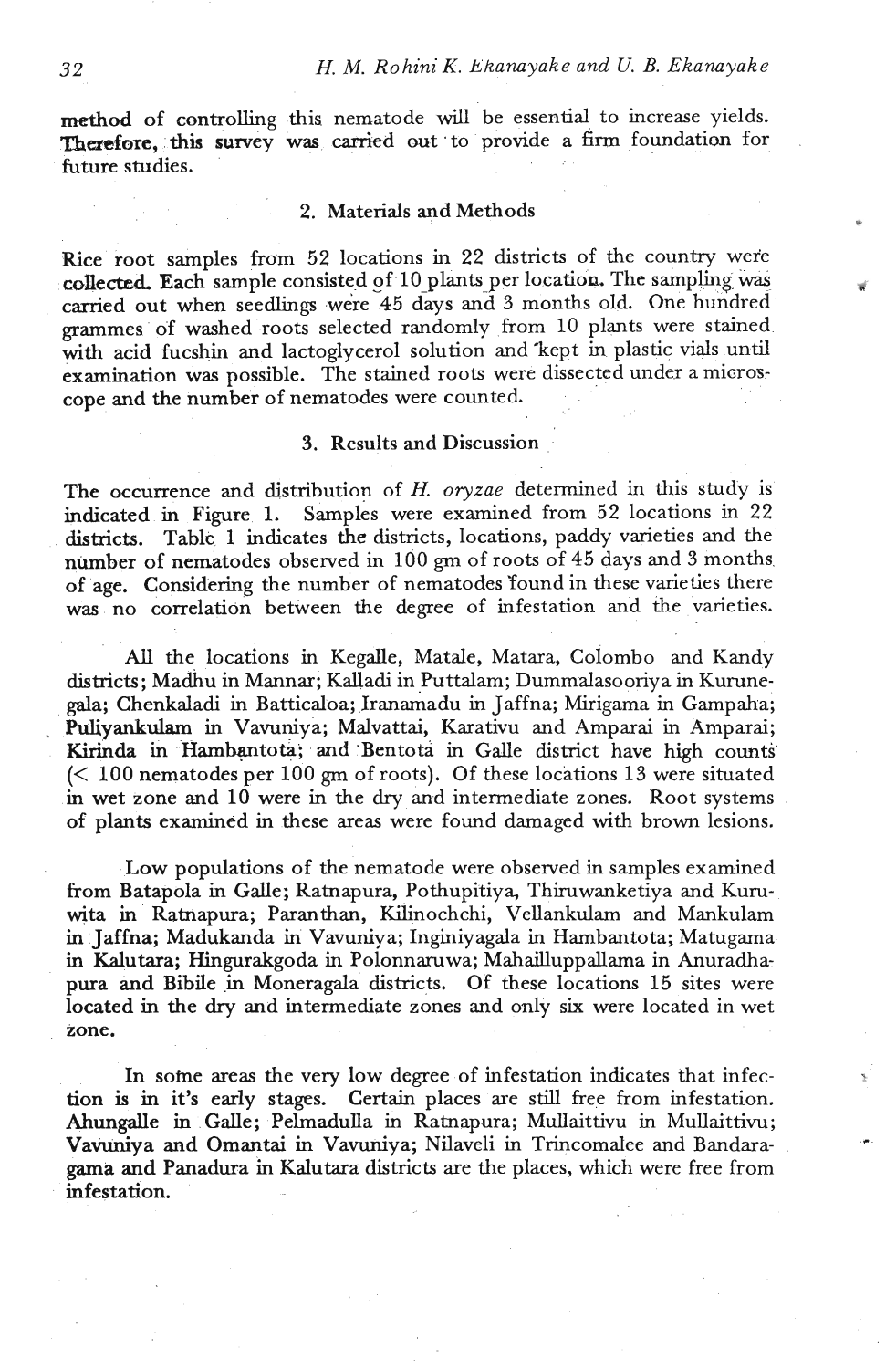

Figure 1 : Occurrence and distribution of *Hirschmanniella oryzae* in Sri Lanka.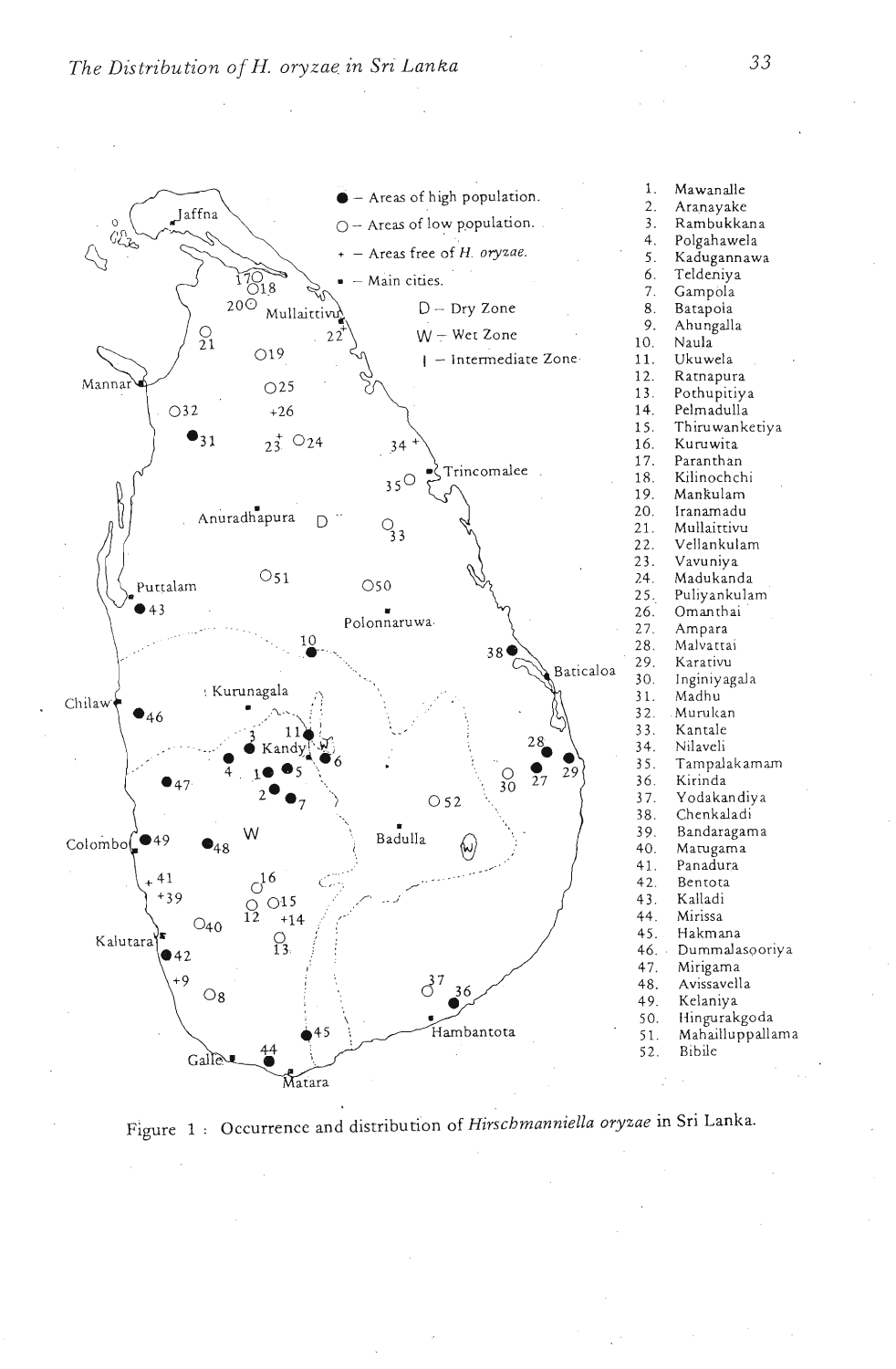| Table 1: | Distril   |
|----------|-----------|
|          | المسمسمية |

bution of *Hirschmanniella oryzae* and it's degree of infestation with regard to locations and paddy varieties.

| <b>DISTRICTS</b> | LOCATION                                                             | <b>VARIETY</b>                                                                                             | NEMATODE NUMBER IN 100gm<br>OF ROOTS |                                           |  |
|------------------|----------------------------------------------------------------------|------------------------------------------------------------------------------------------------------------|--------------------------------------|-------------------------------------------|--|
|                  |                                                                      |                                                                                                            | At 45 days                           | At<br>3<br>months                         |  |
| Kegalle          | Mawanella<br>Aranayake<br>Rambukkana<br>Polgahawela                  | $94 - 1$<br>Bg<br>$94 - 1$<br><b>Bg</b><br>Bg 400-1<br>$11 - 11$<br>Bg                                     | $\mathbf{2}$<br>42.<br>11<br>8       | 261<br>250<br>304<br>266                  |  |
| Kandy            | Kadugannawa<br>Teldeniya<br>Gampola                                  | $400 - 1$<br>Bg<br>$94 - 1$<br><b>Bg</b><br>$34 - 8$<br><b>Bg</b>                                          | 6<br>21<br>28                        | 248<br>321<br>311                         |  |
| Galle.           | Batapola<br>Ahungalle<br>Bentota                                     | $34 - 6$<br><b>Bg</b><br>Bg 400-1<br>$Bw_{.}267 - 3$                                                       | 0<br>0<br>$\overline{c}$             | 30<br>$\mathbf{0}$ .<br>128               |  |
| Matale           | Naula<br>Ukuwela                                                     | $11 - 11$<br>Bg<br>$400 - 1$<br><b>Bg</b>                                                                  | 10<br>2                              | 258<br>121                                |  |
| Ratnapura        | Ratnapura<br>Pothupitiya<br>Pelmadulla<br>Thiriwanketiya<br>Kuruwita | $400 - 1$<br><b>Bg</b><br>$Bg$ 94-6<br>$400 - 1$<br>Bg<br>$400 - 1$<br><b>Bg</b><br>$379 - 2$<br><b>Bg</b> | 0<br>0<br>0<br>0<br>0                | 36<br>28<br>0<br>12<br>10                 |  |
| Jaffna           | Paranthan<br>Kilinochchi<br>Mankulam<br>Iranamadu<br>Vellankulam     | $34 - 6$<br><b>Bg</b><br>Bg 34-6<br>$400 - 1$<br><b>Bg</b><br>Bg<br>$34 - 6$<br>$34 - 8$<br><b>Bg</b>      | 1<br>0<br>0<br>3<br>$\overline{c}$   | 35<br>10<br>8 <sup>°</sup><br>108<br>68   |  |
| Mullaittivu      | Mullaittivu                                                          | $11 - 11$<br><b>Bg</b>                                                                                     | 0                                    | 0                                         |  |
| Vavuniya         | Vavuniya<br>Madukanda<br>Puliyankulam<br>Omanthai                    | $Bg \ 94-1$<br>Bg $400 - 1$<br>Bg<br>$11 - 11$<br>$400 - 1$<br><b>Bg</b>                                   | 1<br>6<br>8<br>3                     | $\overline{\mathbf{0}}$<br>81<br>101<br>0 |  |
| Amparai          | Amparai<br>Malwattai<br>Karativu<br>Inginiyagala                     | $94 - 1$<br>Bg<br>$Bg \ 94-1$<br>$Bg' 94-1$<br>Bg $.94-1$                                                  | 4<br>8<br>6<br>5                     | 258<br>276<br>266<br>38                   |  |
| Mannar           | Madhu<br>Marukan                                                     | $400 - 1$<br>$\overline{Bg}$<br><b>Bg</b><br>$11 - 11$                                                     | 10<br>5                              | 301<br>50                                 |  |
| Trincomalee      | Kantale<br>Nilaveli<br>Tampalakamam                                  | $400 - 1$<br>Bg<br>$400 - 1$<br><b>Bg</b><br>$94 - 1$<br>Bg                                                | 3<br>$\overline{c}$<br>8             | 88<br>$\bf{0}$<br>36                      |  |

ä,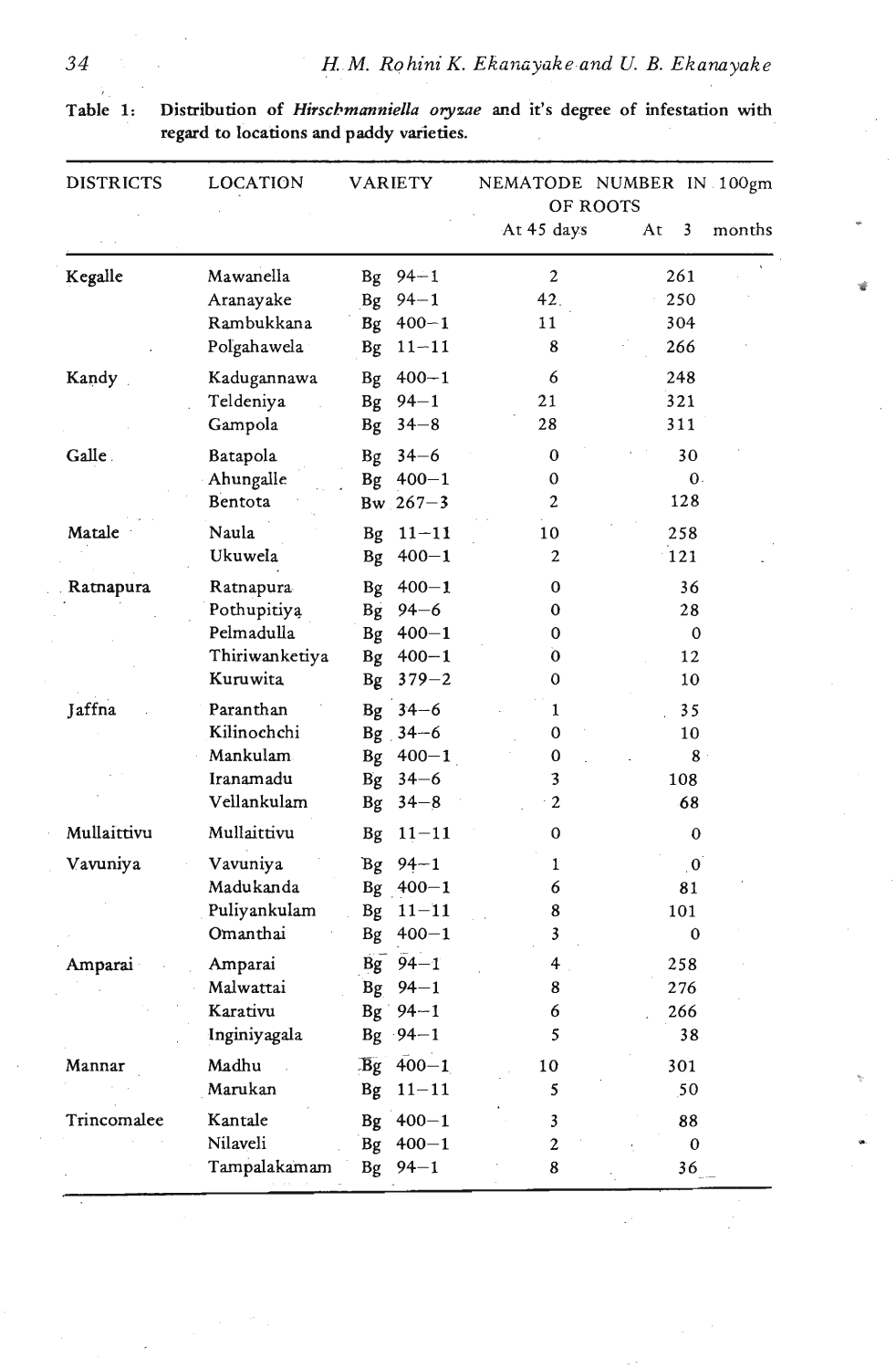| Hambantota   | Kirinda<br>Yodakandiya              |    | Bg $379 - 2$<br>$-Bg$ 94-1                         | 9<br>3                     | 158<br>88                          |
|--------------|-------------------------------------|----|----------------------------------------------------|----------------------------|------------------------------------|
| Batticaloa   | · Chenkaladi                        |    | $-Bg \t 94-1$                                      | 10                         | 261                                |
| Kalutara     | Bandaragama<br>Matugama<br>Panadura |    | Bw $267 - 3$<br>$Bg \quad 400 - 1$<br>Bw $267 - 3$ | $\Omega$<br>1.<br>0        | $\mathbf{0}$<br>78<br>$\mathbf{0}$ |
| Puttalam     | Kalladi                             |    | Bg $276 - 5$                                       | 4                          | 1.44                               |
| Matara       | Mirissa<br>Hakmana                  | Bg | $Bg \ 400 - 1$<br>$94 - 1$                         | 8<br>6                     | 148<br>188                         |
| Kurunagala   | Dummalasooriya                      | Bg | $34 - 8$                                           | 8                          | 116                                |
| Gampaha      | Mirigama                            |    | $Bg \quad 400 - 1$                                 | 8                          | 168                                |
| Colombo      | Avissavella<br>Kelaniya             | Bg | $Bg \ 400-1$<br>$94 - 1$                           | 10<br>$\mathbb{R}^2$<br>12 | 114<br>210                         |
| Pollonnaruwa | Hingurakgoda                        |    | $Bg \quad 34-8$                                    | 0                          | 21                                 |
| Anuradhapura | Mahailluppallama                    |    | $Bg$ $11-11$                                       | 8                          | 30 <sup>°</sup>                    |
| Moneragala   | Bibile                              |    | $Bg$ $11-11$                                       | 4                          | $28 -$                             |

**Table 1 contd.** 

A few studies on the effect of this nematode on the growth of paddy plants have provided evidence that root nematodes are often important factors in growth and yield of rice.9 The results of **this** study indicate a wide distribution of the nematode at different densities in all the **rice** growing areas in the country. *Hirschmanniella* spp. are well adapted to live in marshes and flooded paddy fields and multiply on some sedges and grasses. When the paddy is dry, the nematode become quiescent until the next rainy season.<sup>10</sup> In the absence of host plants they could live in soil for 10 weeks and the minimum time of development fiom egg to adult is about one month. The multiplication factor per generation being as high as **13.12** 

In this study high populations were observed in many locations in wet zone rather than in dry zone. In Japan<sup>5</sup> it was also observed that this nematode was more common in damp paddy fields than in well-drained soils. In this country with intensive irrigation projects the cultivation of In this country with intensive irrigation projects the cultivation of paddy could be increased extensively and intensively in all parts of the country. These factors and the suitable climatic conditions prevailing in rice growing areas will lead to the rapid multiplication and distribution of H. *oryzae* in paddy growing soils. Therefore, the results of this study will be valuable to evaluate effective and economic control measures for **R** *oryzae*  to reduce population densities below economic threshold level.